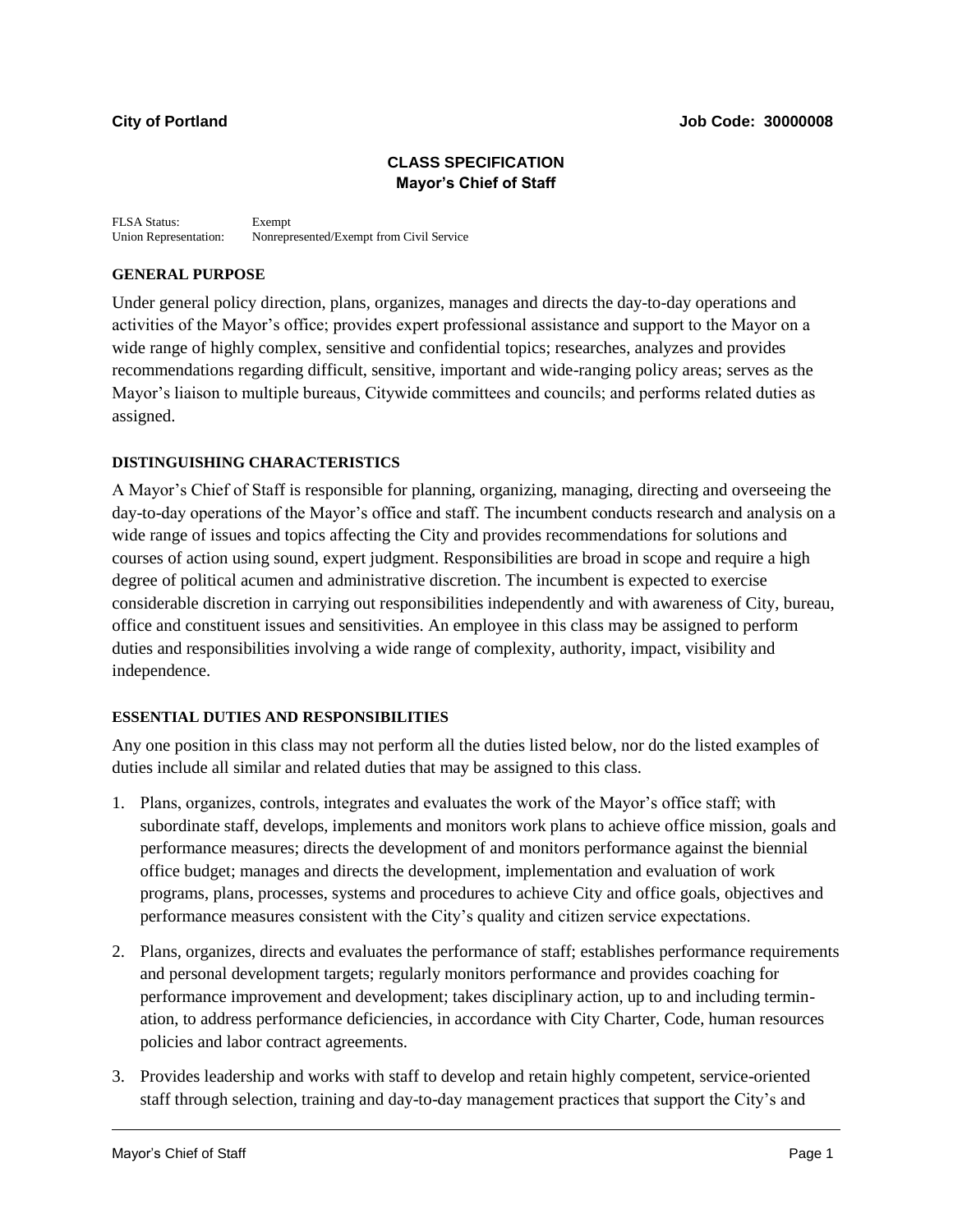office's mission, objectives and service expectations; provides leadership and participates in activities that promote workplace diversity and a positive employee relations environment.

- 4. Plans, coordinates, organizes, oversees, manages, directs and evaluates the day-to-day activities and operations of the Mayor's office and staff; supervises staff activities; interprets administrative policies and relays instructions and policy and procedural revisions to staff and other interested parties; establishes and enforces effective management practices; supervises the preparation of materials for public reporting; plans, coordinates and reviews work related to the preparation of the Citywide budget, including budgets of bureaus of the Mayor's portfolio.
- 5. Provides expert professional assistance and support to the Mayor on a wide range of highly complex, sensitive and confidential topics; assists the Mayor and provides advice on all major functional responsibilities; assists in planning and coordinating the Mayor's activities; develops, reviews and interprets complex policies affecting the City; conducts assigned research and procedural, organizational and administrative studies and prepares reports on proposed or recommended solutions or courses of action to City, bureau or office issues; researches and drafts materials for use in public and media relations, such as speeches, talking points and letters; researches and writes briefing papers and provides briefings orally and in writing to the Mayor; reviews council agendas and briefs the Mayor for council meetings.
- 6. Acts as a liaison on behalf of the Mayor on Citywide and bureau-specific issues related to the Mayor's portfolio; on behalf of the Mayor, chairs Citywide committees on a variety of issues and assists the Mayor and other elected officials in providing leadership in addressing complex and sensitive Citywide maters; serves as liaison to assigned regional and community councils; works closely with bureau staff and council members to communicate the Mayor's policy objectives; communicates bureau and council goals, objectives, mission and work to the Mayor, office staff and the public; in consultation with the Mayor, handles and deals with Citywide and bureau emergencies; meets with and responds to bureau manager needs.
- 7. Represents and acts as liaison to media on behalf of the Mayor; provides briefings and interviews to the media regarding the Mayor's positions, views and policies and various issues and topics; makes public appearances and delivers speeches on behalf of the Mayor.
- 8. Represents the Mayor on boards, commissions, task forces and high-level policy and council meetings and work sessions and with other elected officials, business and community leaders and the public; corresponds with City, public and private officials, community groups and the public on behalf of the Mayor; facilitates meetings, mediates disputes and participates in problem solving as necessary; responds to inquiries from the public; oversees and communicates with offices of other elected officials on issues of mutual interest.

# **OTHER DUTIES**

1. Acts for the Mayor in that individual's absence, as appropriate and permitted.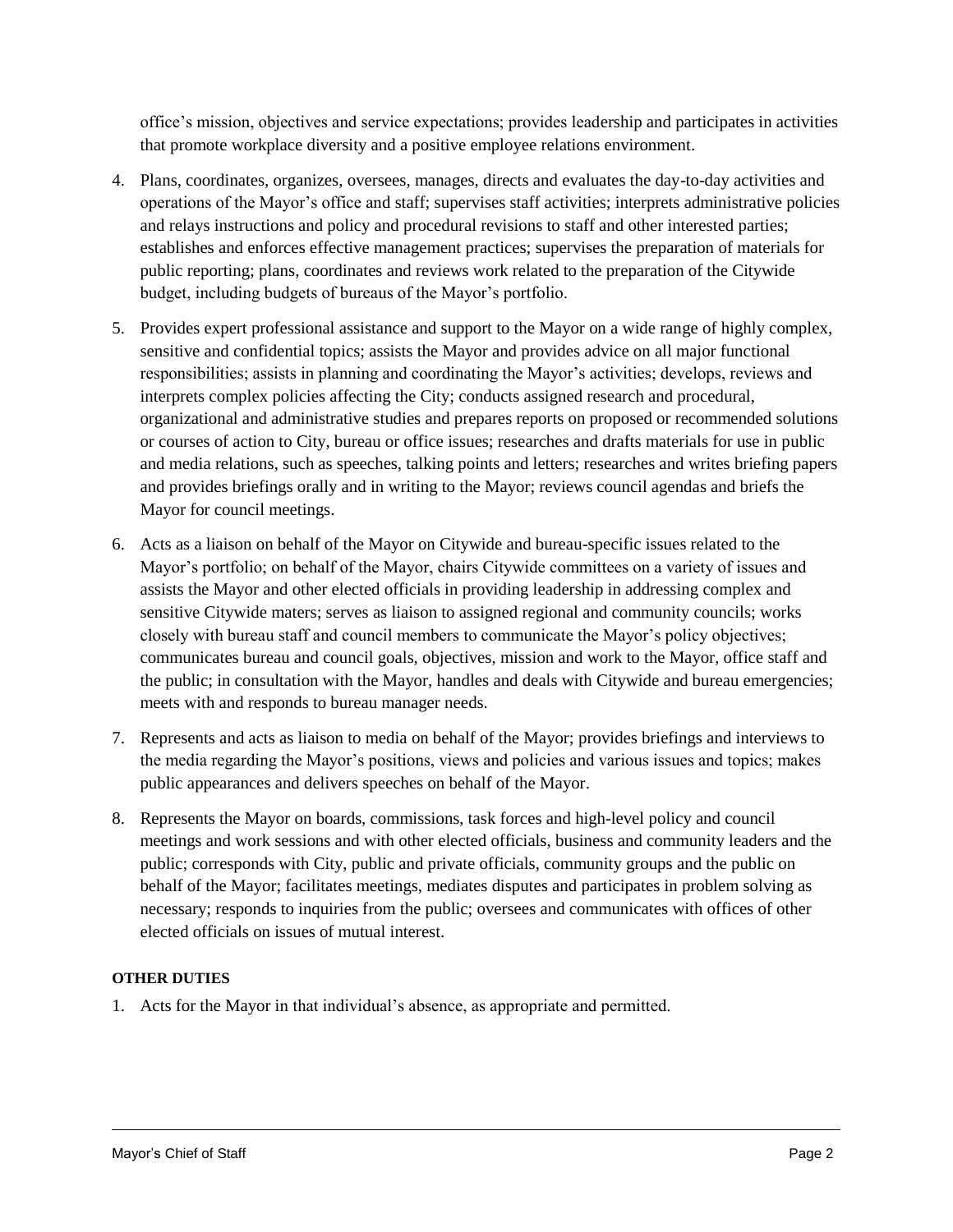#### **MINIMUM QUALIFICATIONS**

#### **Knowledge of:**

- 1. City government organization, ordinances, rules, policies and procedures relating to the administration of an elected official's office.
- 2. Advanced administrative principles and methods, including goal setting, program development and implementation.
- 3. Legislative methods, techniques and procedures of the City Council and other political subdivisions.
- 4. City Charter and Code provisions, ordinances and policies applicable to areas of responsibility.
- 5. Federal, state and local laws, regulations and court decisions applicable to areas of assigned responsibility.
- 6. Principles and practices of public administration, including budgeting, contracting, reporting and maintenance of public records.
- 7. Research methods and analysis techniques.
- 8. Principles and practices of effective business communications and correct English usage.
- 9. Constituent service standards, policies, procedures and etiquette.
- 10. Principles and practices of effective management and supervision.
- 11. City human resources policies and labor contract provisions.

### **Ability to:**

- 1. Plan and direct the operations and activities of the Mayor's office, including the application of sound, expert knowledge, research and analysis of Citywide issues.
- 2. Define complex City and bureau issues, perform difficult and complex analyses and research, evaluate alternatives and develop sound conclusions and recommendations.
- 3. Understand, interpret, explain and apply City, state and federal policy, laws and regulations applicable to areas of responsibility.
- 4. Evaluate work processes and recommend and implement improvements.
- 5. Present proposals and recommendations clearly, logically and persuasively in public meetings.
- 6. Represent the City and Mayor's office effectively on a variety of issues.
- 7. Prepare clear, concise and comprehensive correspondence, reports, studies and other written materials.
- 8. Exercise sound, expert independent judgment and seasoned political acumen within general policy guidelines.